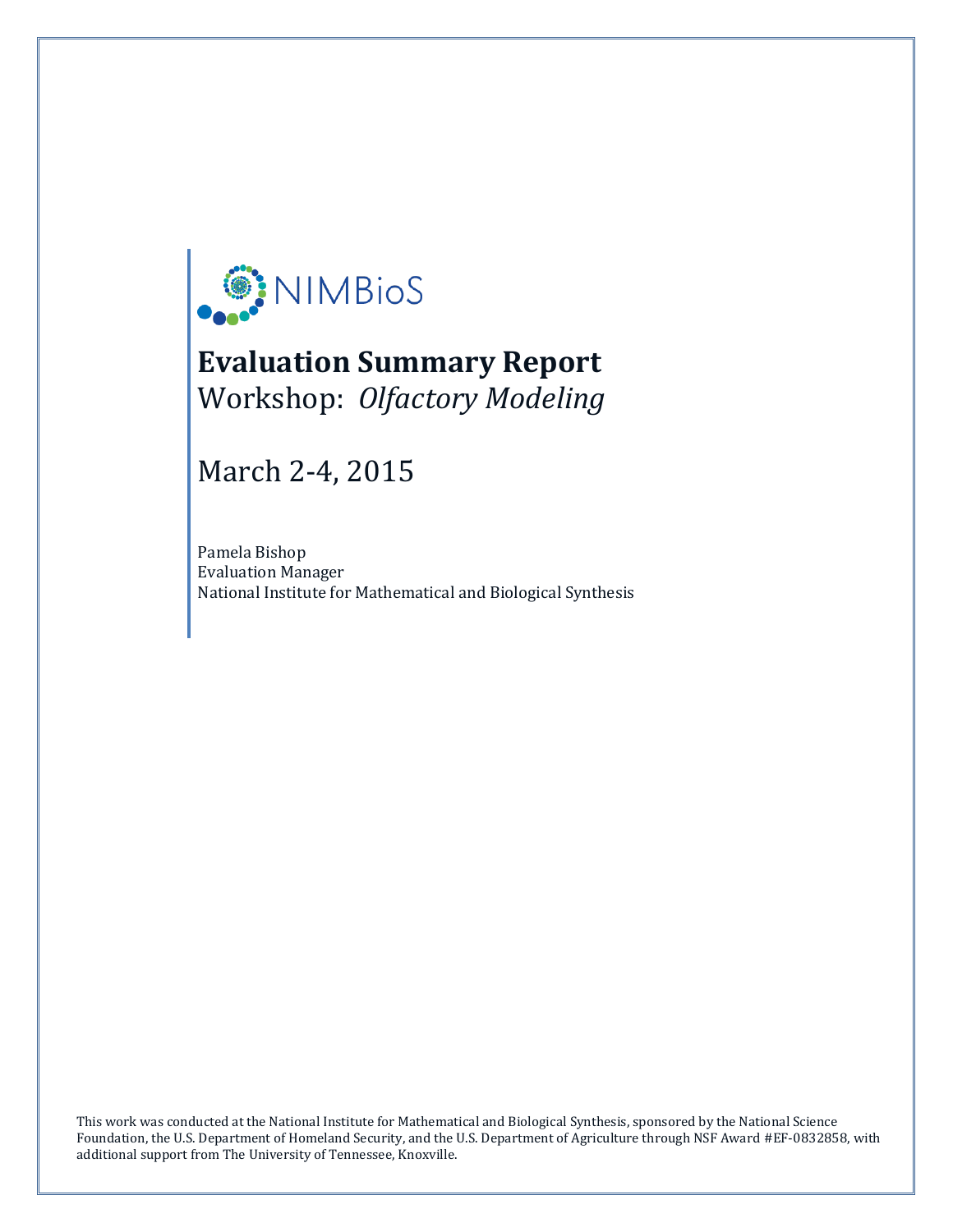# **Please check the appropriate box to indicate your level of agreement with the following statements about this workshop:**



## **As a result of participating in this workshop, I have a better understanding of:**



## **What do you feel was the most useful aspect of the workshop?**

*Small group, including researchers with different backgrounds. This was useful in gathering new information and potential collaborations because there was enough time to interact one-on-one with about half the participants.*

*I am relatively new to the field of olfactory research. It was very helpful interacting with new colleagues and seeing where my research can complement existing areas.*

*Acquire knowledge and ideas from scientists who have different expertise in this workshop.*

*Small group discussions focused on a single topic, rather than broad topics covering the entire field of olfaction.*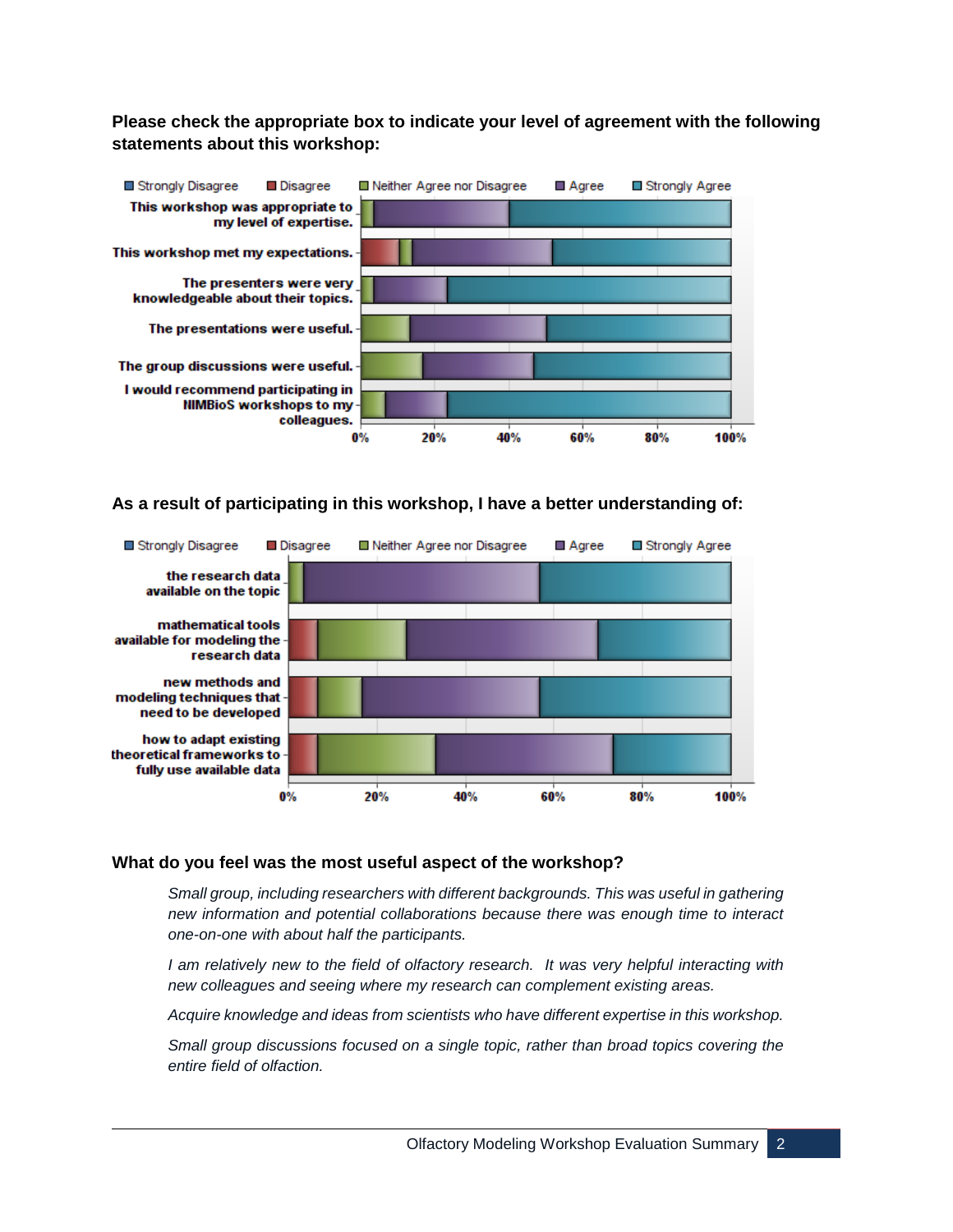*Interactions with experts from different disciplines/expertise who nonetheless often shared similar approaches. For example, as a researcher with an experimental background that is strongly influenced by computation/mathematical models, to be around others with similar interdisciplinary interests was exciting.*

#### *Breakout groups*

*Breakout sessions and the combination of people's expertise. The organizers created a safe space for all of us to voice our ideas.*

*Meeting people doing different things but on the same topic*

*Getting a critical max of people together on a specific topic that is in need of interdisciplinary efforts.*

*The intensive shake-it-up interactions, and the potential for working groups to turn these discussions into something concrete and lasting. Cross-referencing of all of our brains is the main benefit.*

*The group and plenary discussions.*

*Meeting a variety of people who do similar research and hearing their perspective on the field.*

*Strong interactions with other experts in the field.*

*Breakout discussion.*

*The group discussions were the most useful. The discussions allowed the exchange of ideas and thoughts on specific topics.*

*Many different perspectives*

*Group discussions.*

*Bringing together a good cross section of people that create models to discuss what is important.*

*The strengthening of the network across the disciplines.*

*The discussions. It was such a breath of fresh air to have very short data presentations and very long discussions. It seemed that we really made progress on understanding new ideas.*

*Small size allowed having close discussions with selected experts in the field. The nonlecture-based and more discussion-based activities allowed everyone to participate even though they may be senior. I think that was the most valuable part for me.*

*Going into smaller discussion groups and hashing out ideas we felt were important.*

*Opportunity to get the community together - possible commitment to working on a shared community model.*

*Discussions with individuals at lunch, dinner, and during breaks. This is when collaborations happen!*

*The organizers encouraged participants to work together to form 2 or 3 working groups*  that would devise a plan of collaborative research. Even if none of the working groups get funded, this exercise was very conducive to the open sharing of ideas and focused them *down to a manageable course of action.*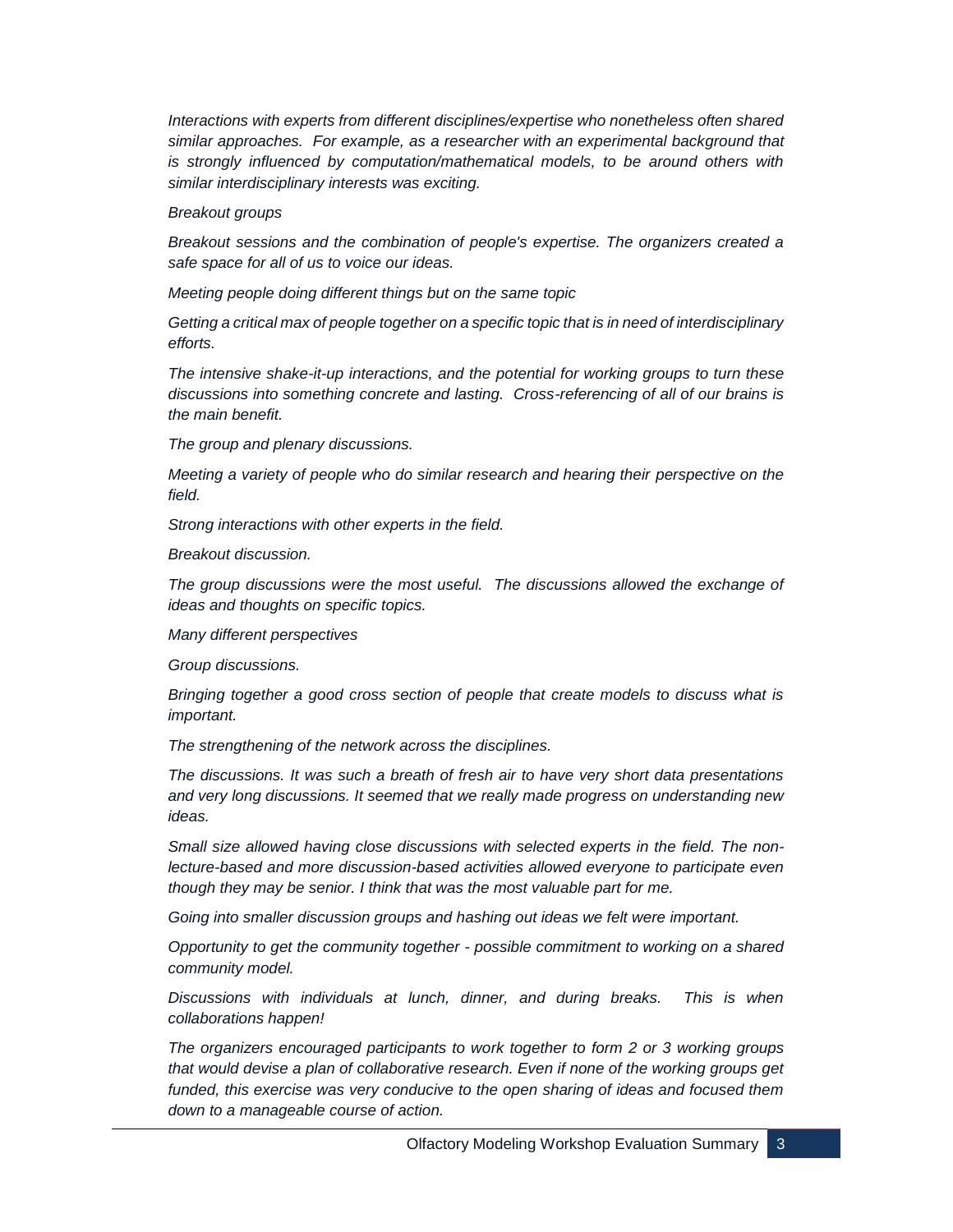## **What would you change about the workshop?**

*I wouldn't change anything. Maybe just bring in some researchers from the food industry and vision field.*

*Smaller break out discussion groups (5-7 people) versus (10-15). The larger groups have too many points of view for consensus and progress.*

*It will be very helpful if some topics can be posted and discussed before the workshop (3 days were too short to search topics, define problems, and find solutions).*

*Perhaps more defined focus groups and discussion plans before the start of the meeting. Much time was spent bouncing back between very different ideas, and this was generally not productive.*

*The workshop could be extended for an additional day to better allow collaborators to establish working plans.*

*1 day longer in order to translate discussion into collaborations/community efforts*

*More behavioral and species diversity*

*The short presentations tended to kick off discussions but we didn't follow them up on the spot, hoping to take these questions and ideas into the group discussions. I think it might*  have been more effective to let those discussions flow even if that ruined the original *schedule.*

*I* would probably try to invite an even greater diversity of disciplines that intersect on *Olfaction, i.e. beyond neuroscience.*

*Clearer collaboration plans moving forward.*

*Not only trying to define question, but also trying to answer some of them during the workshop.*

*I would have focused the presentation topics to address specific areas or interests.*

*Longer presentations*

*Maybe hold it a bit later in spring so that travel disruption didn't eat into workshop time. It takes time talking for breakout sessions to become useful, I am not sure that this could be speeded up, so anything that can be done to ensure maximum use of the time available would improve matters.*

*Find an even better balance between (pure) modelers and experimentalists that also model.*

*Nothing. It was fantastic.*

*More social activities outside of the building so that there is less sitting, which got very tiring towards the end.*

*More time to small groups.*

*Some of the discussion a bit unfocused. Emphasis on inclusivity sometimes lead to less efficient movement forward.*

*The time was bad because of bad weather ... but this is impossible to change, or make work shop later in spring*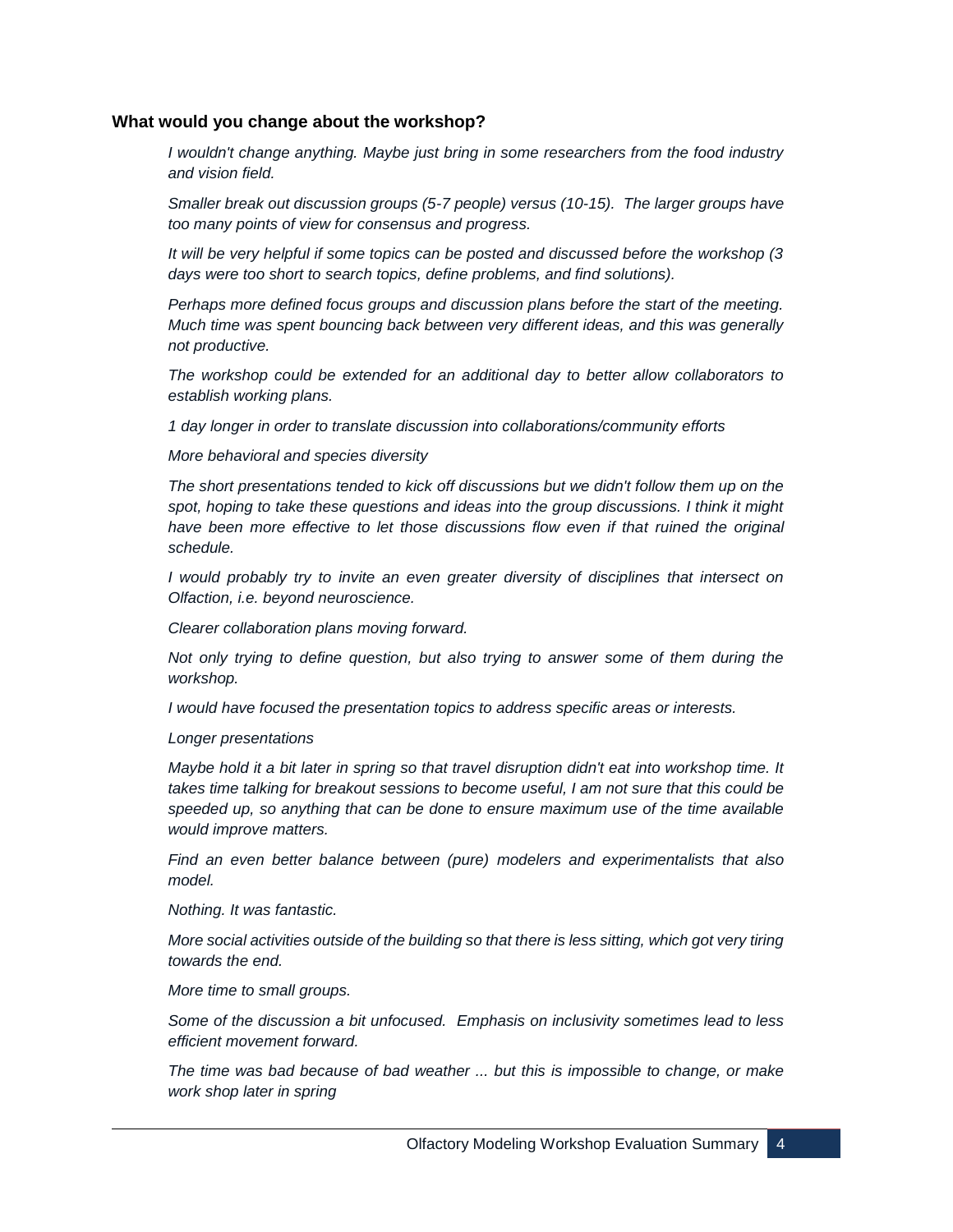## **How do you feel about the format of the workshop?**



## **The workshop format would have been more effective if:**

*Discussions should probably been allowed to develop when they were sparked by presentations. The working groups also might have been better with a different method of matching people to topics. That said, the discussions in groups were reasonably successful.*

*There was a little bit more structure and facilitating.*

**How satisfied were you with the opportunities provided during workshop presentations and discussions to ask questions and/or make comments?**

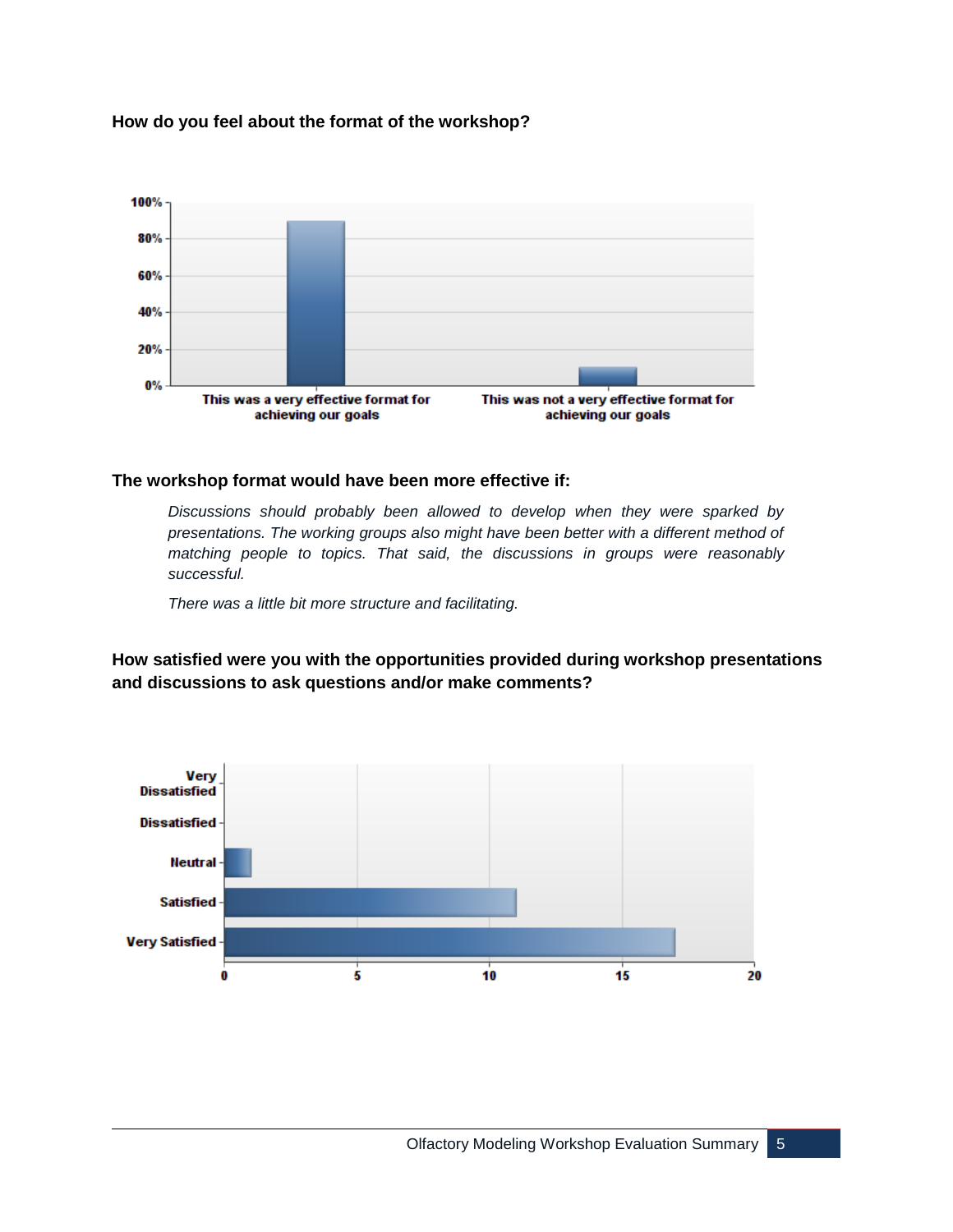# **Please indicate any suggestions you have for facilitating communication among participants during the workshop:**

*I don't have any improvement; it was already proving us with lots of breaks and discussion sessions for interaction.*

*I am currently a postdoc. I am glad that NIMBioS give postdoc and graduate student opportunity to join this workshop and have chance to learn some ideas from senior scientists in this field.*

*More structured posts/discussion. Have each participant provide a rough outline of potential future research endeavors.*

*There was room for questions but I think there could have been more.*

*One could provision more time for panel discussions after the short introduction talks, and instead sacrifice the time for questions immediately after the talks. This would allow the discussion to take into account the wider context of a topical session, instead of only relating to the last two slides.*

*A good moderator who knows many of the delegates can ask for input for less vocal members of the group when it is felt that they have something to offer.*

**Do you feel participating in the workshop helped you better understand the research going on in disciplines other than your own on the workshop's topic?**



## **Comments:**

*Very very helpful workshop. Presentations were short but straight to the point.*

*Particularly the neuroinformatics field*

*I did not learn that much new to my surprise. That said, it was still stimulating to engage in discussions.*

*Somewhat, though I was already pretty familiar. The group discussions were really great; we rarely have the time to engage with one another to these extents. The best part for me*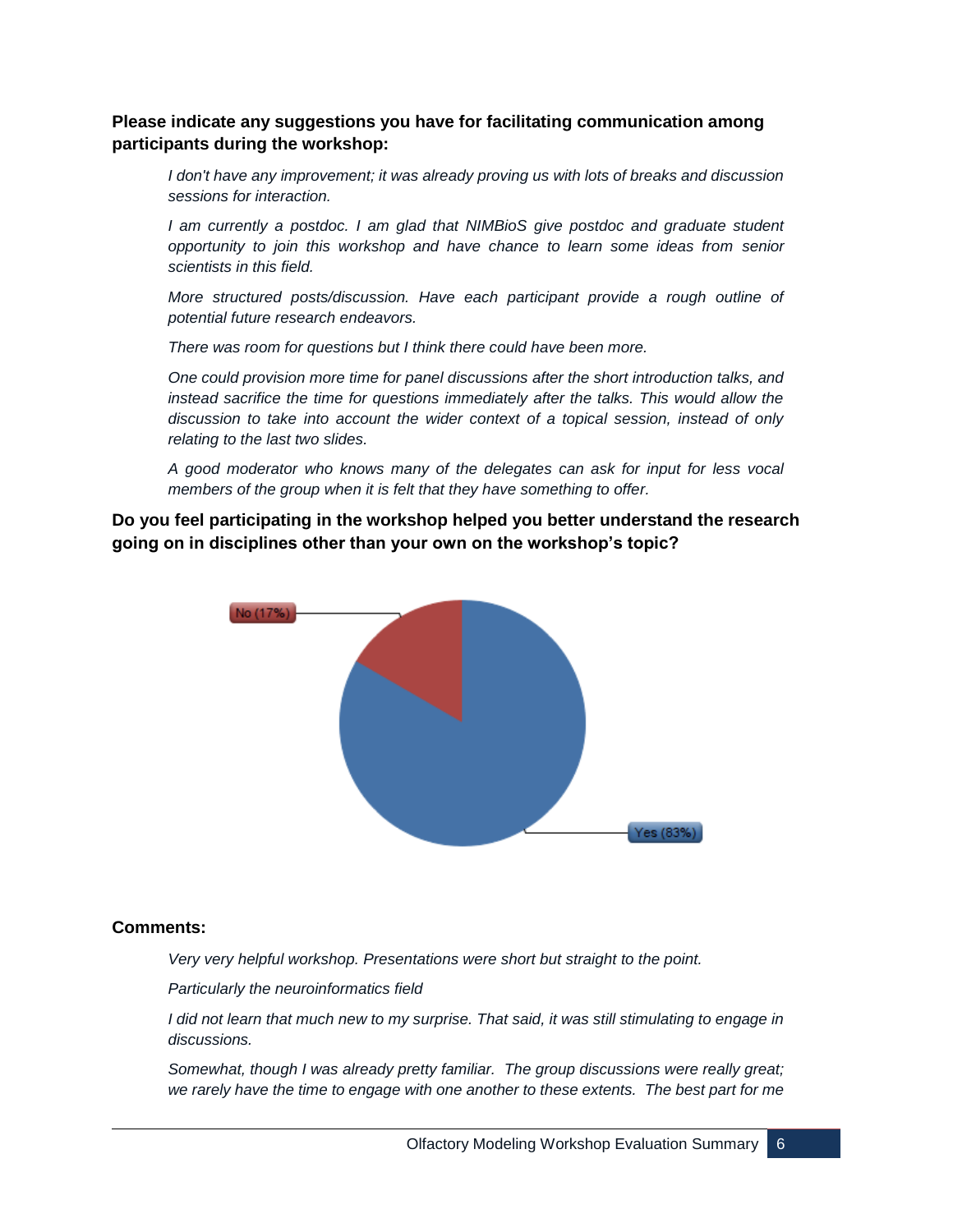*is the opportunity to get into even more detail in a productive sense with the potential for working groups.*

*A start was made, but we are at a very early stage of creating models of the olfactory system and much more work is required to expand the usefulness of models so that they can work across disciplines.*

*Several people with experimental background told about their expectation of modelling. This was an illuminating experience.*

*I obtained a lot of valuable information and a crash-course into the mammalian olfactory field.*

*Four generations of scientists meet together and work the essential in order to move forward the field of olfactory neuroscience and computational neuroscience. This is the milestone meeting for all, not the waste time to repeat what was done but put the effort to combine all data of experiments with mathematical effort of computation.*

# **Do you feel the workshop made adequate progress toward finding a common language across disciplines for research on the workshop's topic?**



## **Comments:**

*Some consensus at the workshop was that some data is available in other fields and collaborations with these fields will be very beneficial to olfactory research.*

*I think this goal is very difficult to be reached within "3 Days".*

*Remains to be seen how effective, but a working group would be great*

*The communication between disciplines worked remarkably well from the start I would think.*

*However, since Olfaction is such a diverse topic, and touches on so many different disciplines (Chemistry, Physics, Psychology), this workshop faced a huge challenge bringing researchers from all relevant disciplines together, especially given the limited number of participants. However, in my opinion the workshop found a good balance*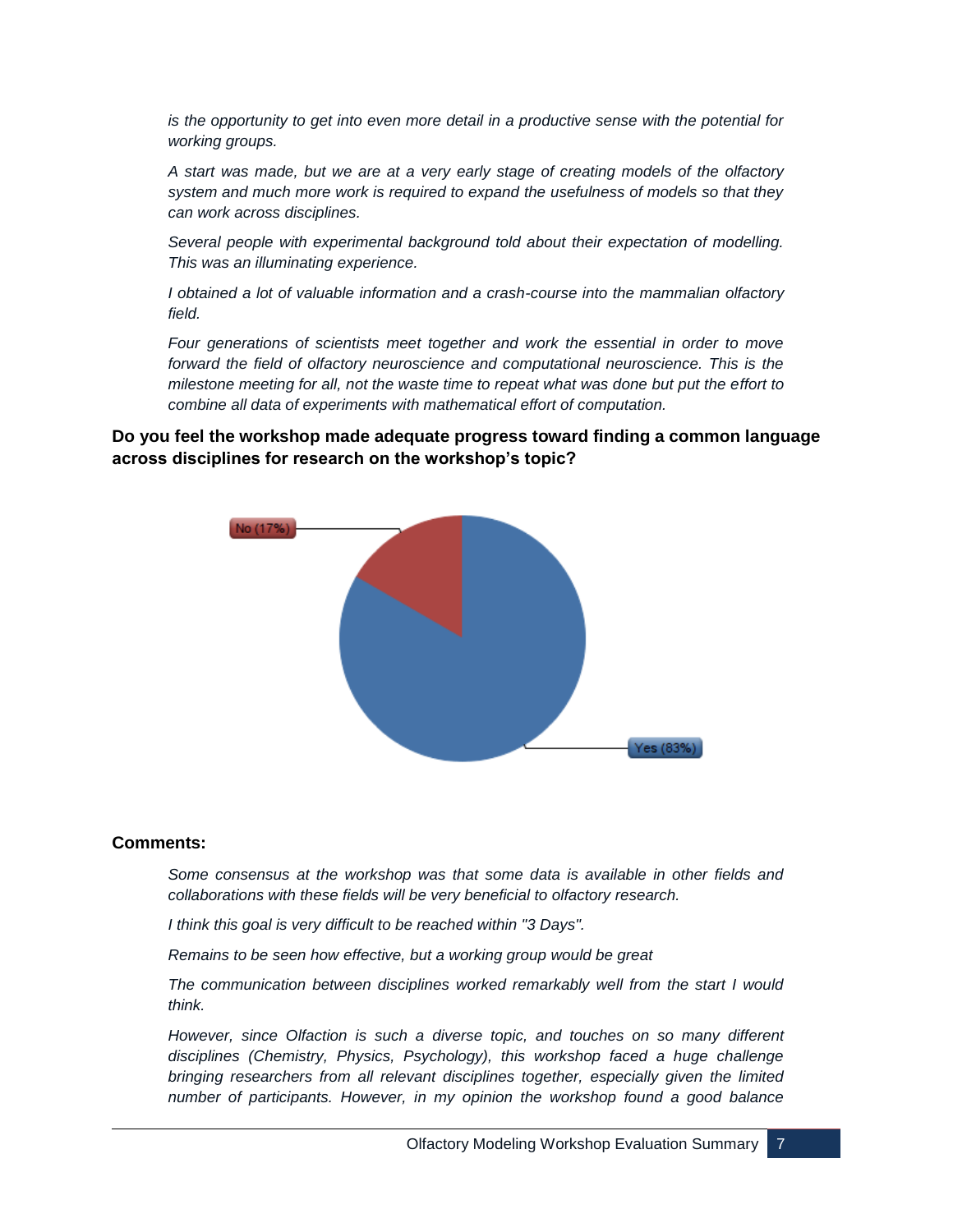*between focusing on a tractable subspace of olfactory modeling, and providing diversity to stimulate thoughts beyond disciplinary boundaries.*

*Again early days, more work needed.*

*This part was extremely valuable as we all learned each other's terminology and concepts.*

*Depending on the success of the follow up workshops*

# **Do you feel that the exchange of ideas that took place during the workshop will influence your future research?**



## **Comments:**

#### *I so hope.*

*Definitely a step along the route to developing more collaborative models.*

*I* have already met and started correspondence with a couple of people with whom I will *probably collaborate on new projects.*

*The working group discussion was especially useful, as it encouraged consensus and a free sharing of ideas.*